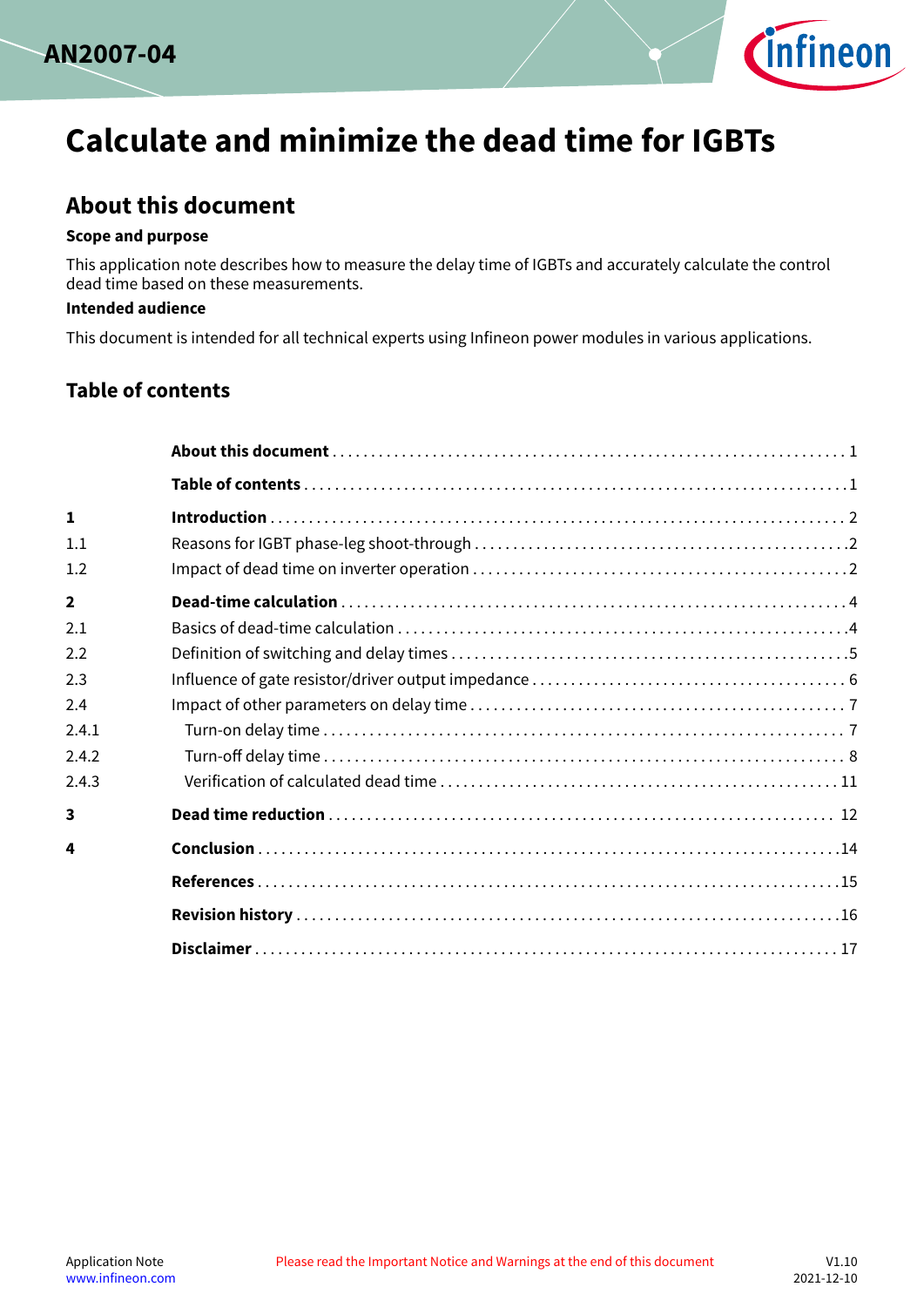

## <span id="page-1-0"></span>**1 Introduction**

## **1 Introduction**

In modern industry, voltage source inverters with IGBTs are frequently used. To ensure their effective operation, bridge shoot-through should be prevented, since it generates additional losses, and may even cause thermal runaway. This in turn can lead to the failure of the IGBT devices, and the entire inverter.

## **1.1 Reasons for IGBT phase-leg shoot-through**

Figure 1 depicts the typical configuration of a phase-leg setup with IGBTs. Two IGBTs are turned on and off successively in a regular operation. Both devices conducting at the same time will result in a rise of current limited mainly by the DC-link stray inductance.



#### **Figure 1 Typical configuration of a voltage source inverter**

Although the two IGBTs are not intentionally turned on at the same time, the turn-on and turn-off times are not strictly identical, since the IGBT is not an "ideal" switch. To prevent the generation of a bridge shoot-through current, it is recommended to add a so-called "interlock delay time" or the more popular "dead time" into the control scheme. With this additional time, one of the two IGBTs is always turned off first, and the other one will be turned on after the dead time has expired, thus preventing a bridge shoot-through caused by the asymmetrical turn-on and turn-off times of the IGBTs.

## **1.2 Impact of dead time on inverter operation**

There are generally two types of dead time: control and effective dead time. Control dead time is the time implemented in the control algorithm to achieve the desired effective dead time on the device. The purpose of setting a control dead time is to ensure that the effective dead time will have a positive value. Since control dead time is calculated on the basis of a worst-case analysis, there is an effective dead time that makes up a significant portion of the control dead time.

Although providing dead time can prevent bridge shoot-through, it also has some adverse effects. To illustrate the effect of dead time, consider the branching of a voltage source inverter, as shown in [Figure 2.](#page-2-0) Assuming that the output current first flows in the direction shown in the figure, the IGBT T1 switches from ON to OFF, while the IGBT T2 switches from OFF to ON after a short dead time. During the effective dead time, both devices are turned off, and the freewheeling diode D2 conducts the output current. Applying negative DC-link voltage to the output is desirable here. Consider another case in which T1 switches from OFF to ON, and T2 switches from ON to OFF. With the output current flowing in the same direction, D2 still conducts the current during the dead time. Therefore, the output voltage is also a negative DC-link voltage, which is not desirable here. In conclusion, during the effective dead time, the output voltage is determined by the direction of the output current, but not by the control signal.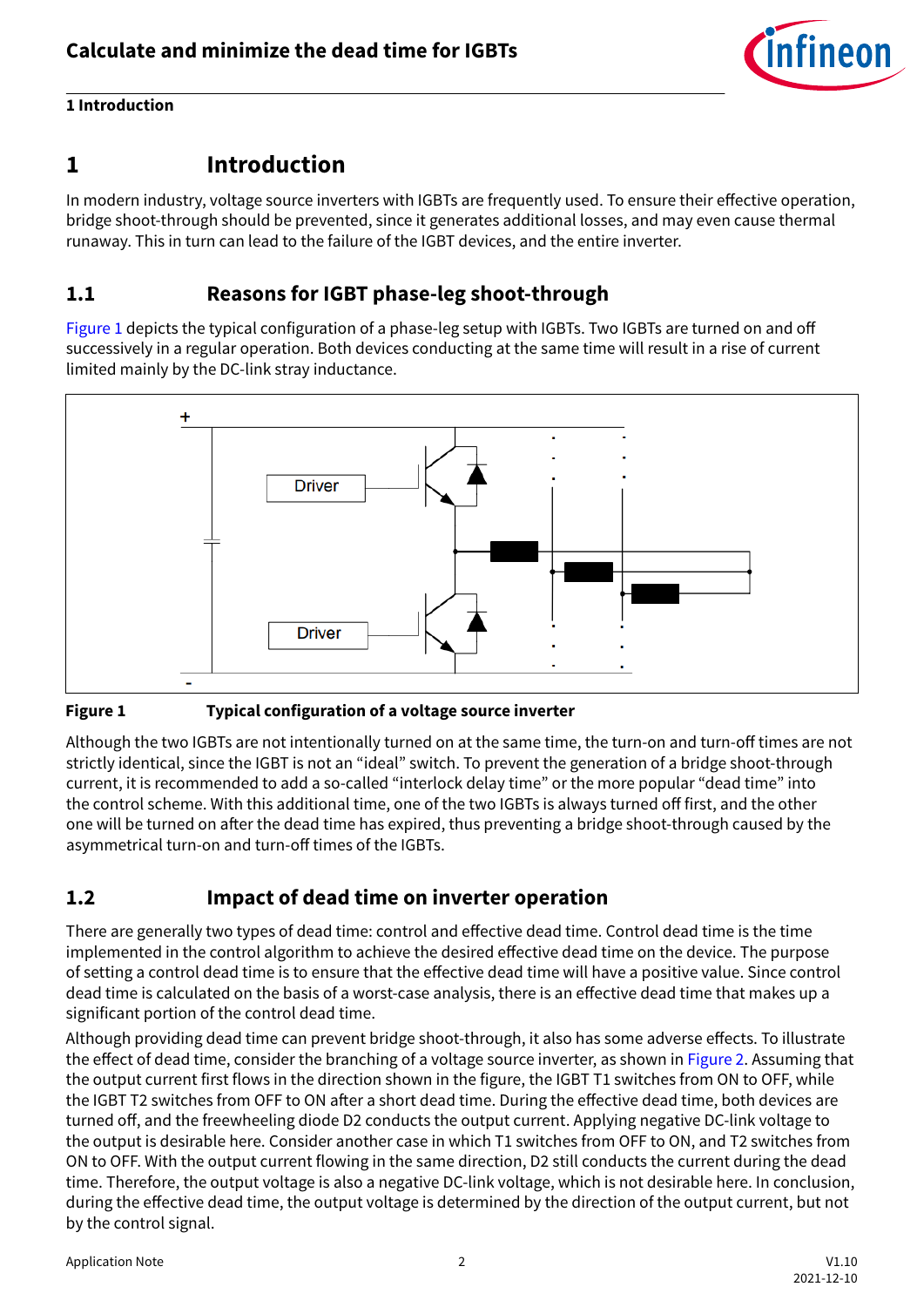

#### <span id="page-2-0"></span>**1 Introduction**

Considering the output current is flowing in the opposite direction as that in Figure 2, the voltage will be obtained when T1 switches from ON to OFF, and T2 switches from OFF to ON. In general, applying dead time distorts the output voltage and the resulting output current. For an induction motor, selecting an unnecessarily long dead time can lead to system instability and catastrophic consequences [\[1\]](#page-14-0). Thus, the process of choosing a dead time is indispensable, and should be performed with caution.



**Figure 2 A phase-leg of voltage source inverter**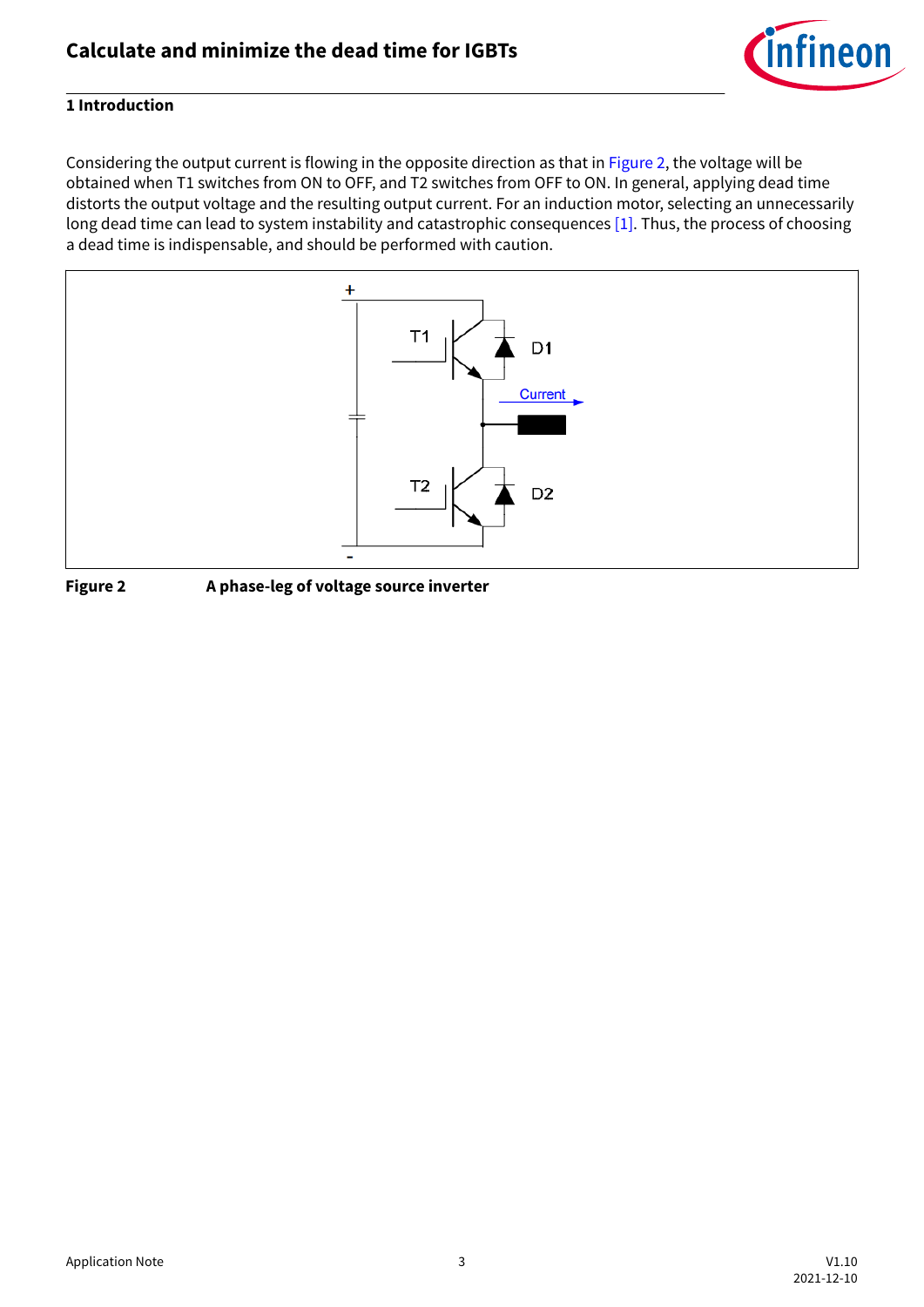

## <span id="page-3-0"></span>**2 Dead-time calculation**

As mentioned, the dead time should be selected on the one hand to prevent shoot-through of the bridge, and on the other hand should be as short as possible to ensure the correct operation of the voltage source inverter. Thus, calculating the correct dead time for a dedicated IGBT device and driver is a challenge.

## **2.1 Basics of dead-time calculation**

To calculate the control dead time, use the following equation:

$$
t_{\text{dead}} = \left[ \left( t_{\text{d\_off\_max}} - t_{\text{d\_on\_min}} \right) + \left( t_{\text{pdd\_max}} - t_{\text{pdd\_min}} \right) \right] \times 1.2 \tag{1}
$$

Where,

- $\cdot$   $t_{\text{d}}$  <sub>off max</sub> is the maximum turn-off delay time
- *t*d\_on\_min, minimum turn-on delay time
- *t*pdd\_max, maximum propagation delay of driver
- $t_{\text{ndd-min}}$ , minimum propagation delay of driver
- 1.2, safety margin value to be multiplied

In this equation, the first term  $t_d$  <sub>off</sub>  $_{\text{max}}-t_d$  <sub>on min</sub> is the difference between the maximum turn-off delay timeandthe minimum turn-on delay time. It describes the characteristics of the IGBT device controlled by its gate driver and gate resistor circuit. The fall and rise time is usually much shorter than the delay time and is not considered here. The second term,  $t_{\text{odd max}}-t_{\text{odd min}}$  is the propagation delay time difference (delay time mismatch) determined by the driver. This parameter is usually found in the driver datasheet of the driver manufacturer.

At times, dead time is calculated by simply multiplying the values from the typical datasheet with a safety factor obtained from field experience. This method works in some cases, but is generally not accurate enough. The measurements shown here intend to provide a more precise approach.

Since the IGBT datasheet only lists typical values for standardized operating conditions, it is necessary to determine the maximum values for the operating conditions. For this purpose, a series of measurements are made to obtain the correct value for the delay time and then calculate the dead time.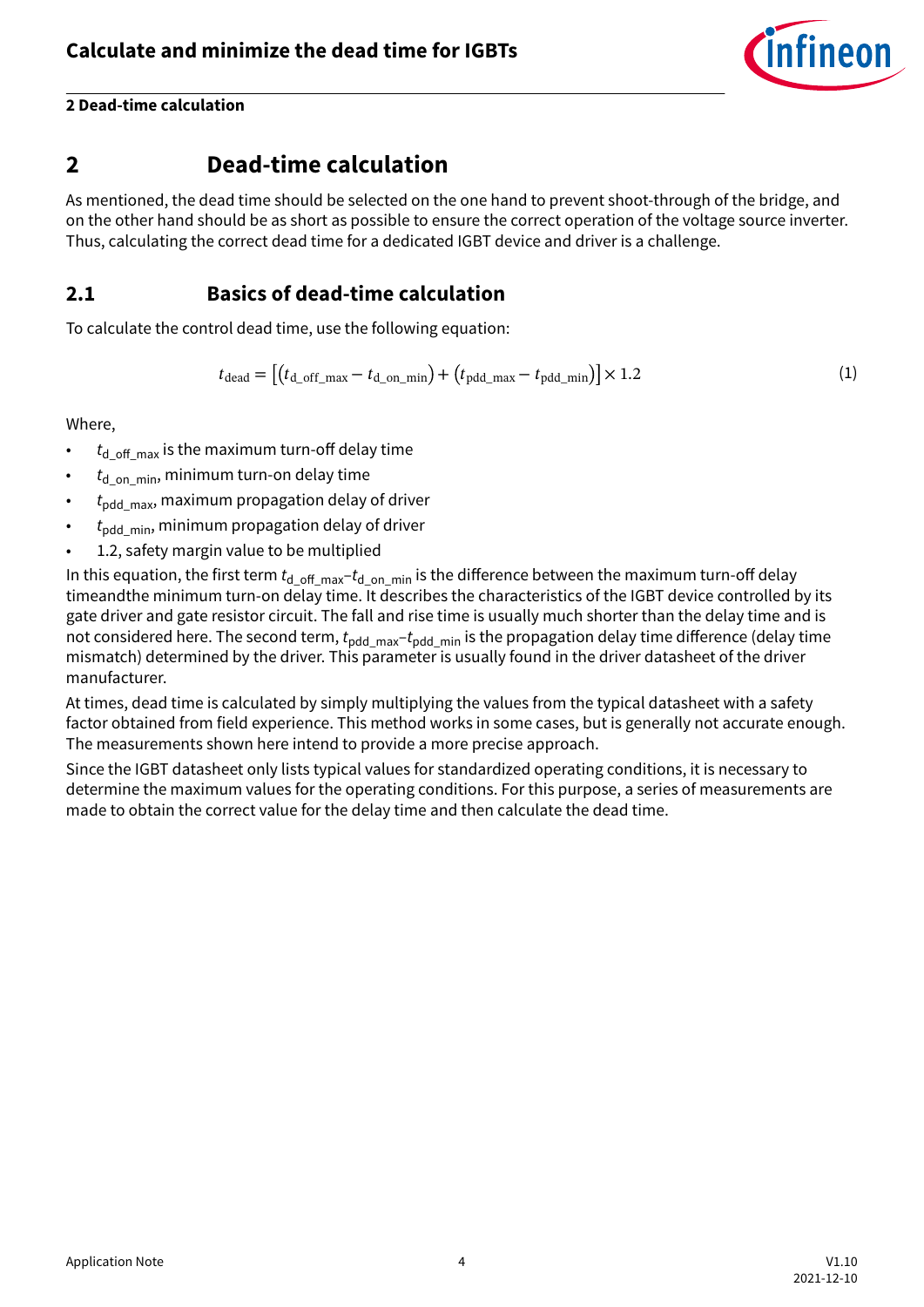

## <span id="page-4-0"></span>**2.2 Definition of switching and delay times**

It is important to give a clear definition of the switching and delay times, as these terms will be discussed in detail in the subsequent chapters. The switching times of the IGBTs are defined as follows:

 $t_{\text{d}(on)}$ : from 10% of  $V_{\text{GE}}$  to 10% of  $I_{\text{C}}$ 

*t*<sub>r</sub>: from 10% of *I*<sub>C</sub> to 90% of *I*<sub>C</sub>

 $t_{\text{d(off)}}$ : from 90% of  $V_{\text{GE}}$  to 90% of  $I_{\text{C}}$ 

*t*f : from 90% of *I*C to 10% of *I*<sup>C</sup>



**Figure 3 Definition of switching times**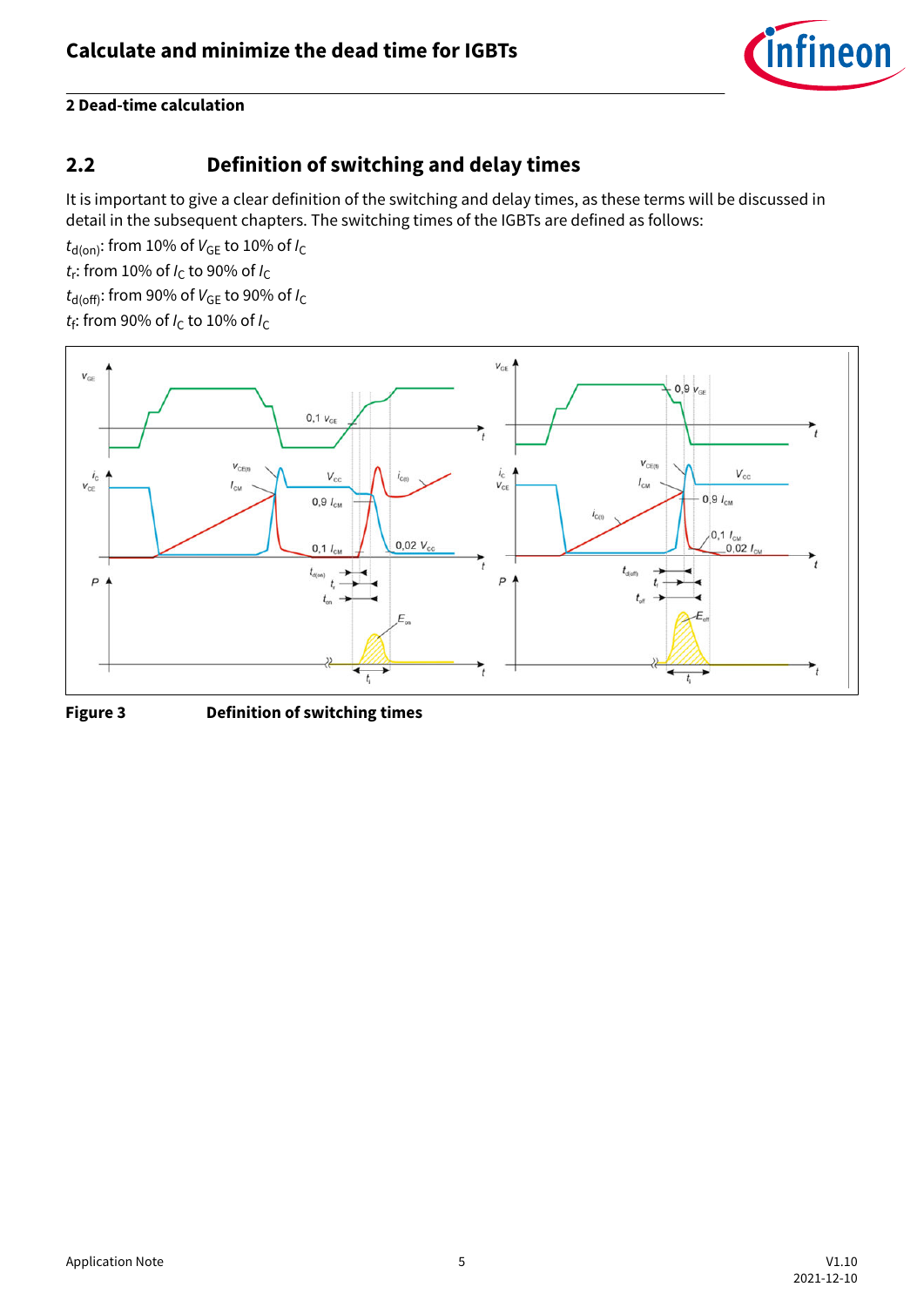

## <span id="page-5-0"></span>**2.3 Influence of gate resistor/driver output impedance**

The choice of gate resistor has a significant effect on the switching delay time. In general, the higher the resistor, the longer the delay time. It is recommended to measure the delay time with a dedicated gate resistor in the application. Figure 4 and Figure 5 show the typical graphs of switching time versus gate resistor.







#### **Figure 5 Switching times versus** *R***g at 125°C**

*Note: All tests were performed using the FP40R12KT3 module with a gate voltage of –15 V/+15 V, a DC-link voltage of 600 V, and a switching current of 40 A nominal current.*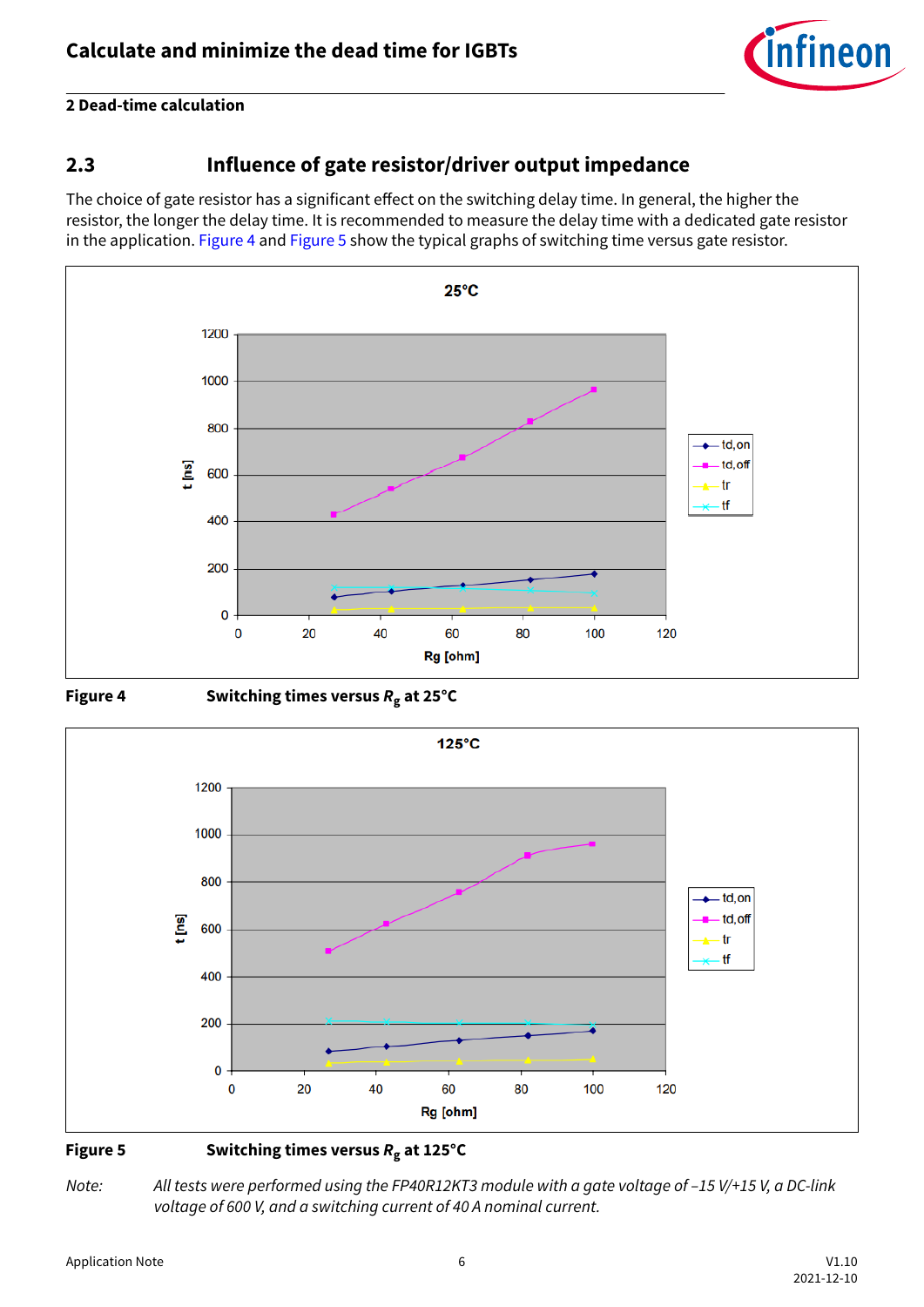

## <span id="page-6-0"></span>**2.4 Impact of other parameters on delay time**

In addition to the gate resistor values, the following parameters have a significant effect on the delay time:

- Collector current
- Gate driver supply voltage

## **2.4.1 Turn-on delay time**

A series of measurements were performed to evaluate the relationship between delay time and current. First, the dependence of turn-on delay time and the current was investigated. Figure 6 shows the results.



#### **Figure 6** Turn-on delay time versus switching current  $I_c$

*Note: All tests were performed using the FP40R12KT3 module with a DC-link voltage of 600 V. The gate resistor is chosen based on the datasheet values.*

In the results above, note that the turn-on delay time is almost constant with the variation of collector current *I<sub>C</sub>*. For –15 V/+15 V gate voltage, the turn-on delay is longer when compared to 0 V/+15 V gate voltage [\[2\]](#page-14-0). This variation is negligible, and even provides an additional margin for further control dead -time calculation.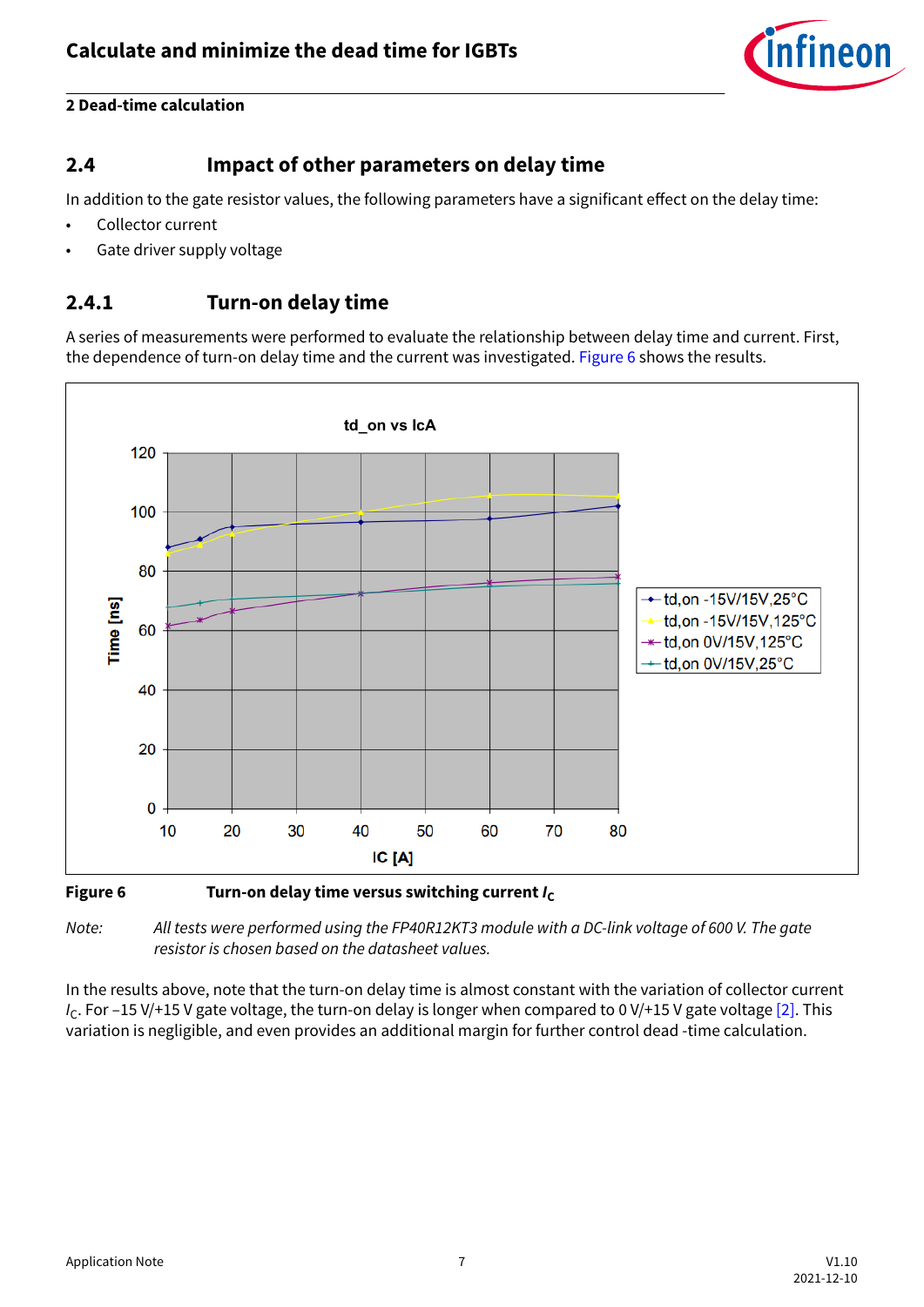

## <span id="page-7-0"></span>**2.4.2 Turn-off delay time**

The most significant factor in the calculation of dead time is the maximal turn-off delay time. This value determines the complete length of the final calculated dead time. An investigation of this delay time is detailed below.

To obtain the maximum turn-off delay time, the following conditions should be considered.

#### **Steps**

**1.** What is the duration of the turn-on delay time caused by the IGBT device itself? The test was performed based on the characterization driver board in the laboratory. The characterization driver board is considered as an optimal driver, which means that it will cause no delay (most likely for oversized drivers). Therefore, the entire delay time is attributed to the IGBT device itself. Figure 7 depicts the block diagram of the test setup.





**Figure 7 Block diagram of a test with ideal driver**

**2.** What is the maximum turn-off delay time when the threshold voltage of the IGBT is at its minimum in the datasheet? (This reflects the Vth tolerance between modules.)

Connect an additional diode to simulate a Vth voltage drop. The voltage drop of the diode is about 0.7–0.8 V, which is quite similar to the Vth variant of the FP40R12KT3 module. Figure 8 shows the block diagram of the principal test setup.



#### **Figure 8 Block diagram of a worst-case test that simulates Vth variation**

**3.** How does the driver output stage affect the switching time? The drivers in the market are divided into two categories: MOSFET transistor output stage and bipolar transistor output stage. For each category, individual measurements are made. An additional resistor is connected to simulate the driver with a MOSFET output stage. This resistor is considered as the on-state resistor R<sub>ds(on)</sub> of the MOSFET transistor. The diode for simulation of Vth variation remained. [Figure 9](#page-8-0) illustrates the block diagram of the principal test setup.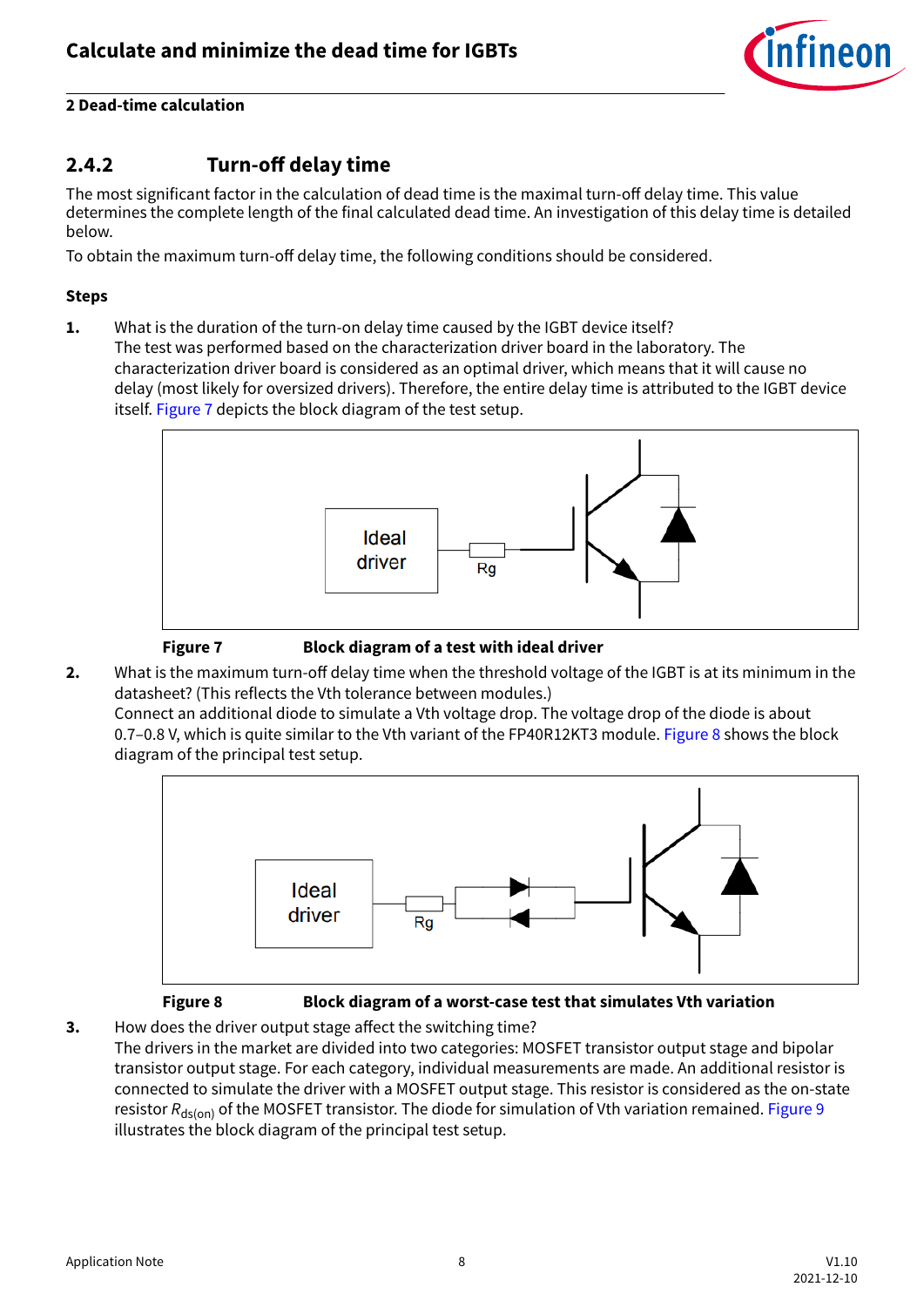

<span id="page-8-0"></span>

#### **Figure 9 Block diagram of a test that simulates Vth variation and driver with MOSFET output**

**4.** What is the impact of the driver with bipolar transistor output stage? Connect an additional diode to simulate a voltage drop across the bipolar transistor in the output stage. Figure 10 shows the block diagram of the principal test setup.



**Figure 10 Block diagram of a test that simulates Vth variation and driver with bipolar transistor output**

In the above configuration, the measurement of turn-off delay time was performed in our laboratory using the FP40R12KT3 module, and the driver board that was considered optimal. The test conditions are: V<sub>dc</sub> = 600 V and R<sub>g</sub> = 27. Figure 11 and [Figure 12](#page-9-0) depict the results.



**Figure 11 Turn-off delay time versus**  $I_c$  **at 25°C**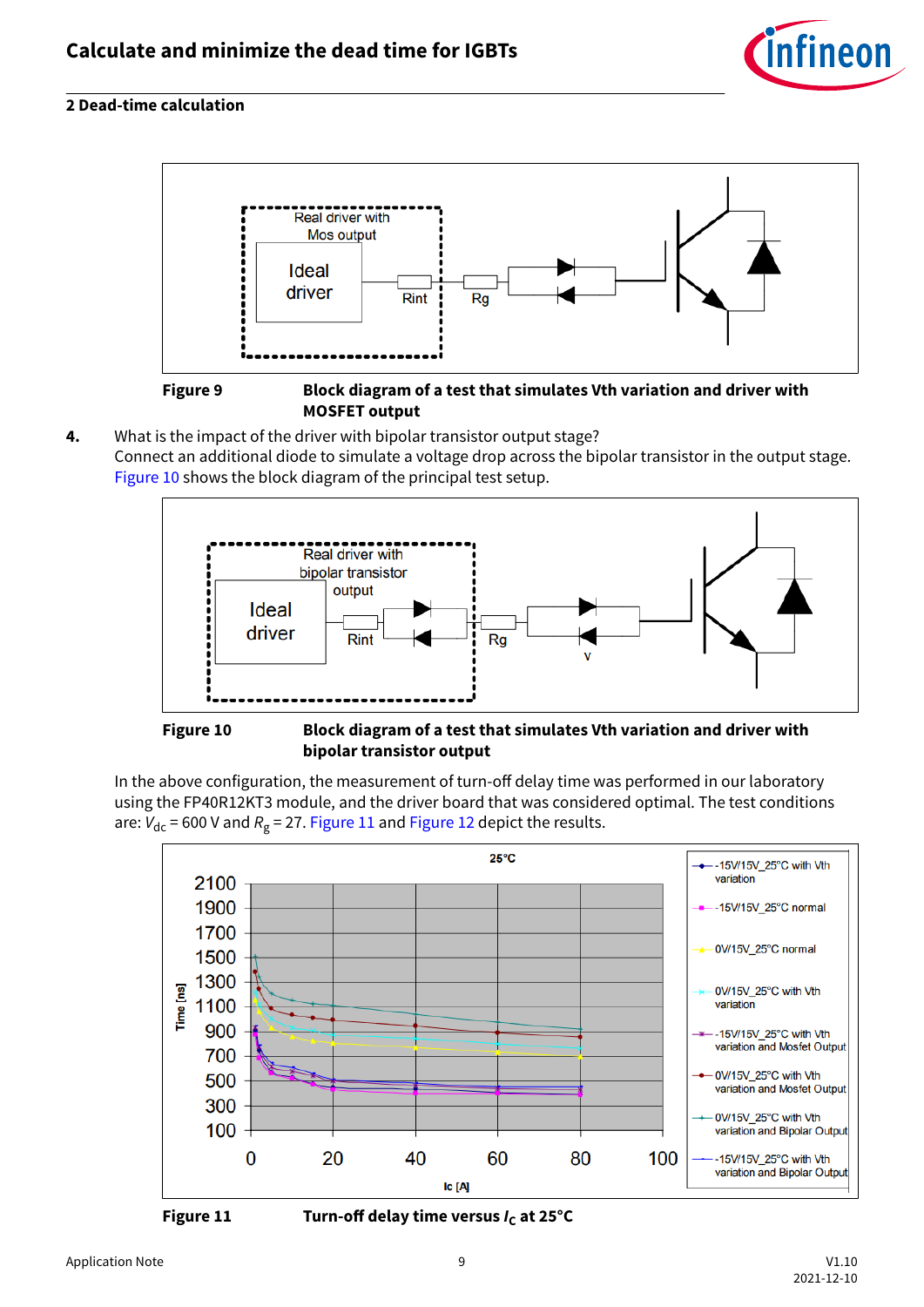

<span id="page-9-0"></span>

**Figure 12 Turn-off delay time versus**  $I_c$  **at 125°C** 

The results show that there is a significant increase in the turn-off delay time with the decrease of the switched current  $I_c$ . A simple calculation of dead time depending on the chosen gate resistor is not precise enough. It is more appropriate and accurate to measure the delay time under the actual driving conditions than to calculate the dead time based on these values. Measurement of up to 1% of the nominal current is adequate to provide a sufficient overview for calculating the required dead time.

Another point to consider is that the turn-off delay time increases with the 0 V/+15 V gate driver, and the impact of the output stage on the switching time with 0 V/+15 V switching increases. This means that with a switching voltage of 0 V/+15 V, special care should be taken when choosing a driver. In addition, the increase in  $t_{d$  off when the switched collector current  $I_c$  is low should also be considered.

#### **Example**

Consider the HCPL-3120 driver IC that has a MOSFET output stage for switching off. From the above figures, the value of  $t_{d$  <sub>off</sub> under the switching condition of 0 V/+15 V is about 1500 ns. In this case,  $t_{d}$  <sub>on</sub> is about 100 ns. According to the datasheet,  $t_{\rm pdd-max}$ <sup>+</sup> $t_{\rm pdd,min}$  for this driver IC is 700 ns. Applying these values to equation [\(1\)](#page-3-0) results in a dead time of approximately 2.5 µs.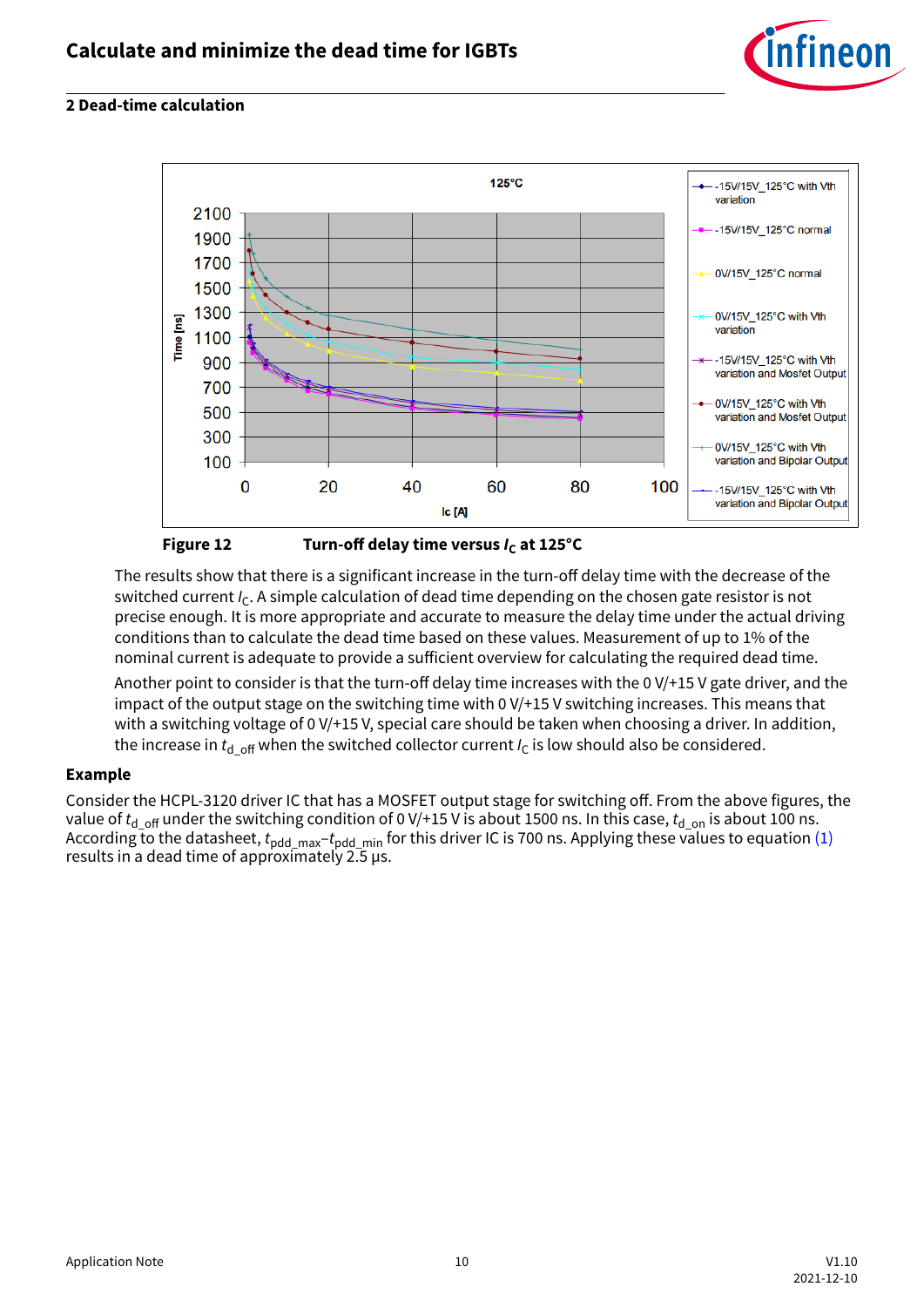

## <span id="page-10-0"></span>**2.4.3 Verification of calculated dead time**

Based on the measurements discussed in [Chapter 2.4](#page-6-0) and equation  $(1)$  in [Chapter 2.1,](#page-3-0) it is possible to calculate the required dead time. Using this calculated dead-time, you can perform a worst-case measurement to verify if the selected dead time is sufficient.

Measurements show that the turn-off delay time increases with temperature. For this reason, the test is performed preferably under both low- and high-temperature conditions. Figure 13 represents the schematic diagram of the test.



**Figure 13 Schematic diagram of the test to verify the calculated dead time value**

The lower IGBT has to be switched ON and OFF, followed by the same procedure for the upper IGBT. The time between the two pulses should be adjusted to the value of the calculated dead time for the dedicated driving condition. The negative DC-link current can then be measured, and as a result, a shoot-through current should not be observed if the dead time is sufficient.

The test described represents the worst-case condition for a dead-time calculation, as there is no current flowing through both IGBTs. The description of the turn-off delay time shows that the dead time increases with the decrease of the collector current. Therefore, the turn-off delay time should be maximized when no current is flowing, which in turn requires a maximum dead time. If there is no shoot-through current when the collector current is zero, the selected dead time is sufficient for a dedicated driving condition.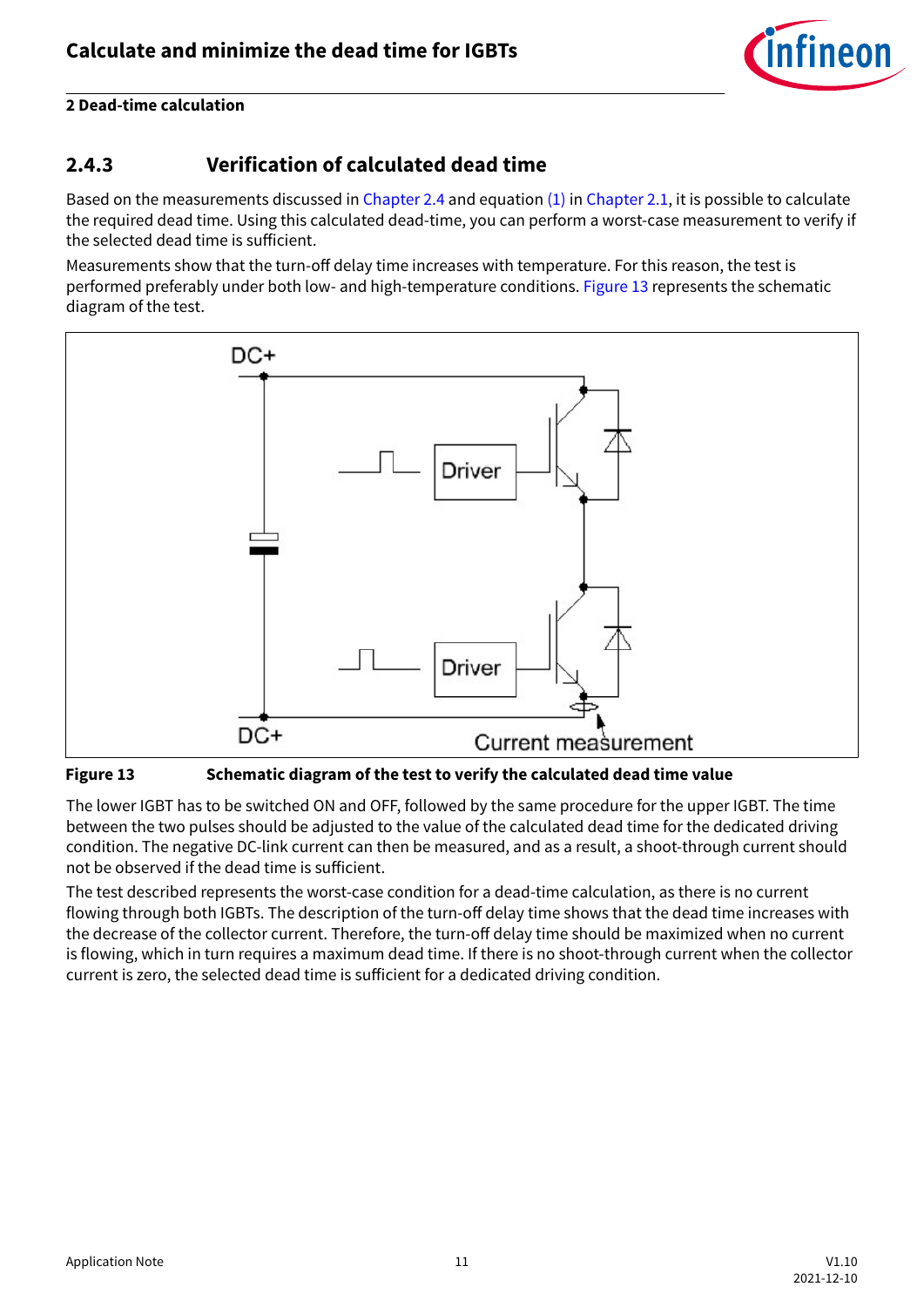

#### <span id="page-11-0"></span>**3 Dead time reduction**

## **3 Dead time reduction**

For a precise calculation of the control dead time, consider the following driving conditions:

- What is the applied gate voltage to the IGBT?
- What is the chosen gate resistor value?
- What type of output stage does the driver have?

Based on these conditions, perform a test and calculate the control dead time from the test results using equation [\(1\)](#page-3-0).

Since dead time affects the inverter performance, it should be kept to a minimum. Several methods are available, some of which are listed below:

- Choose a driver that is powerful enough to lower or generate peak IGBT gate current
- Use a negative power supply to accelerate turn off
- Prefer drivers based on high-speed signal transmission technologies, such as the coreless transformer technology, over those based on the traditional optocoupler technology
- Use a separate  $R_{\text{gon}}/R_{\text{goff}}$  resistor for a 0 V/15 V gate driver as described below

From the measurements shown in [Chapter 2.3](#page-5-0), a very strong dependence on  $T_{d_{off}}$  and the gate resistor value is observed. As *R*<sub>goff</sub> decreases, both  $t_d$  <sub>off</sub> and dead time decrease. It is recommended to reduce the value of *R*<sub>goff</sub> to one-third of the *R*<sub>gon</sub> value when a gate voltage of 0 V/15 V is used. Figure 14 shows a possible circuit for separate  $R_{\text{gon}}$  and  $R_{\text{goff}}$  values.



#### **Figure 14 Suggested circuit with 0 V/15 V gate voltage**

The resistor  $R_1$  is chosen to satisfy the following relation:

$$
\frac{R_1 \cdot R_{\text{gon}}}{R_1 + R_{\text{gon}}} + R_{\text{gint}} = \frac{1}{3} \cdot \left( R_{\text{gon}} + R_{\text{gint}} \right) \tag{2}
$$

$$
\Rightarrow R_1 = \frac{1}{2} \cdot R_{\text{gon}} \cdot \frac{R_{\text{gon}} - 2R_{\text{gint}}}{R_{\text{gon}} + R_{\text{gint}}}
$$
(3)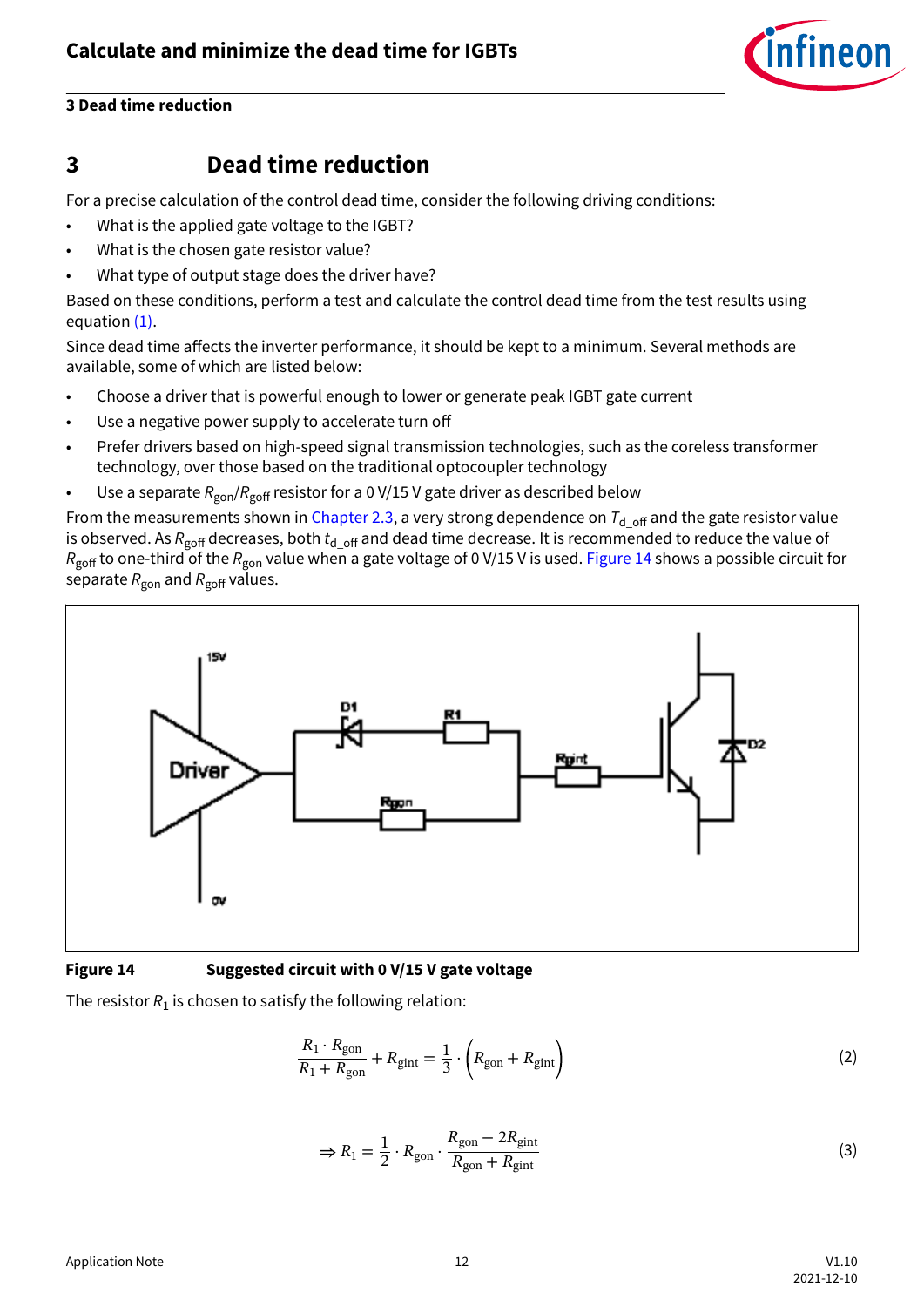

#### **3 Dead time reduction**

From equation [\(3\),](#page-11-0) note that the condition  $R_{\sf gon}$ >2 $R_{\sf giant}$  must be met to obtain the positive value of  $R_1$ . However, some modules do not meet this requirement, in which case  $R_1$  can be omitted completely.

#### *Attention: The diode must be a Schottky diode.*

Another significant issue with the 0 V/15 V gate voltage is the parasitic switch-on effect. It can also be resolved by using the proposed circuit.

*Note:* For more details on the parasitic turn-on effect, please refer to AN2006-01 [\[2\]](#page-14-0).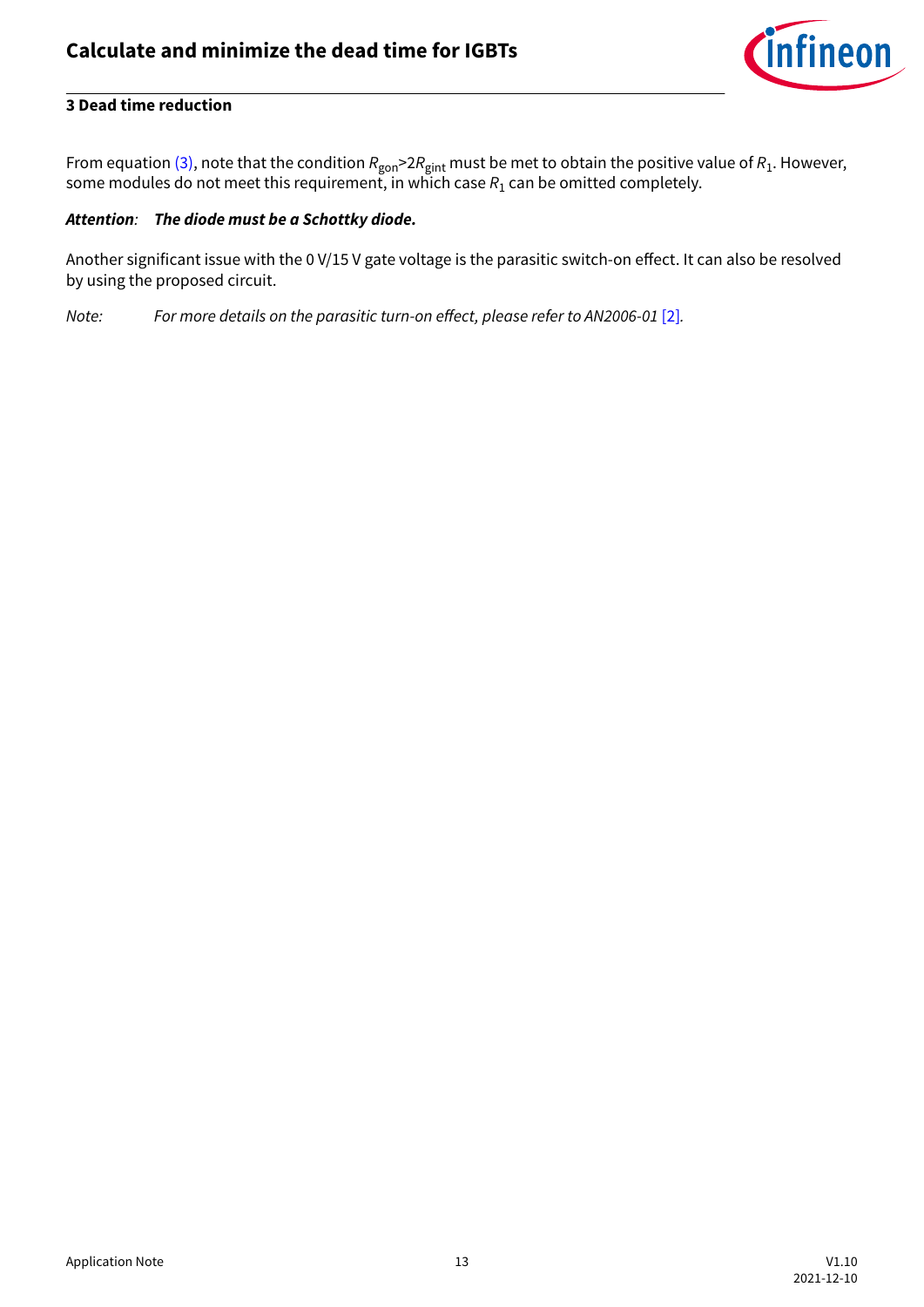

#### <span id="page-13-0"></span>**4 Conclusion**

## **4 Conclusion**

This document presents an approach for measuring IGBT switching time and calculating the control dead time. It also describes the dependence of the switching time on the gate resistor value, the effect of the gate driver and collector current on the switching time, and finally, a possible way to reduce the dead time.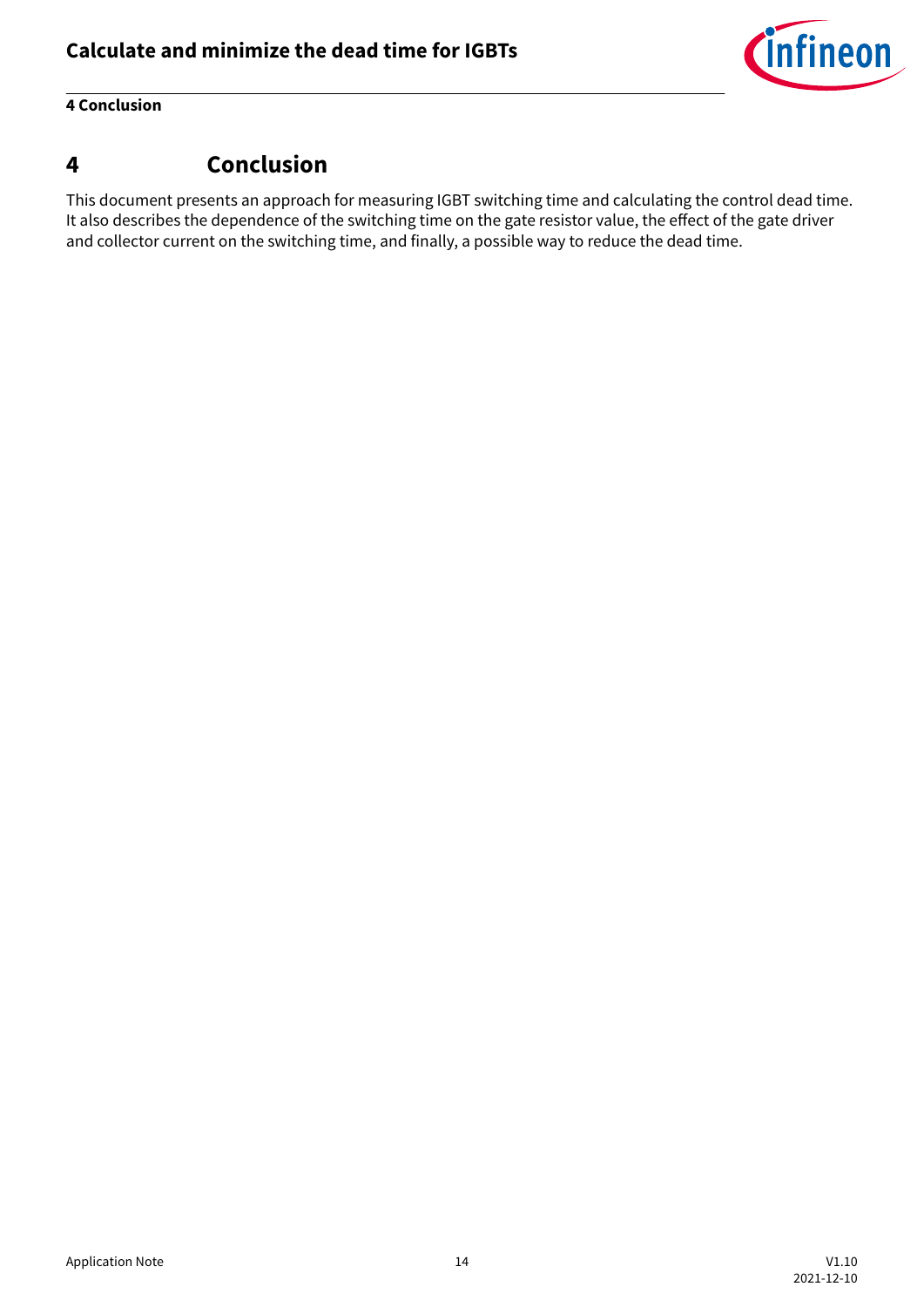

#### <span id="page-14-0"></span>**References**

## **References**

- **[1]** D. Grahame Holmes, Thomas A. Lipo: *Pulse width modulation for power converters: principles and practice*; IEEE Press, 2003; ISBN 0-471-20814-0
- **[2]** *Infineon Technologies AG: Driving IGBTs with unipolar gate voltage*; http://www.infineon.com/dgdl/an-2006-01\_Driving\_IGBTs\_with\_unipolar\_gate\_voltage.pdf? folderId=db3a304412b407950112b408e8c9000 4&fileId=db3a304412b407950112b40ed1711291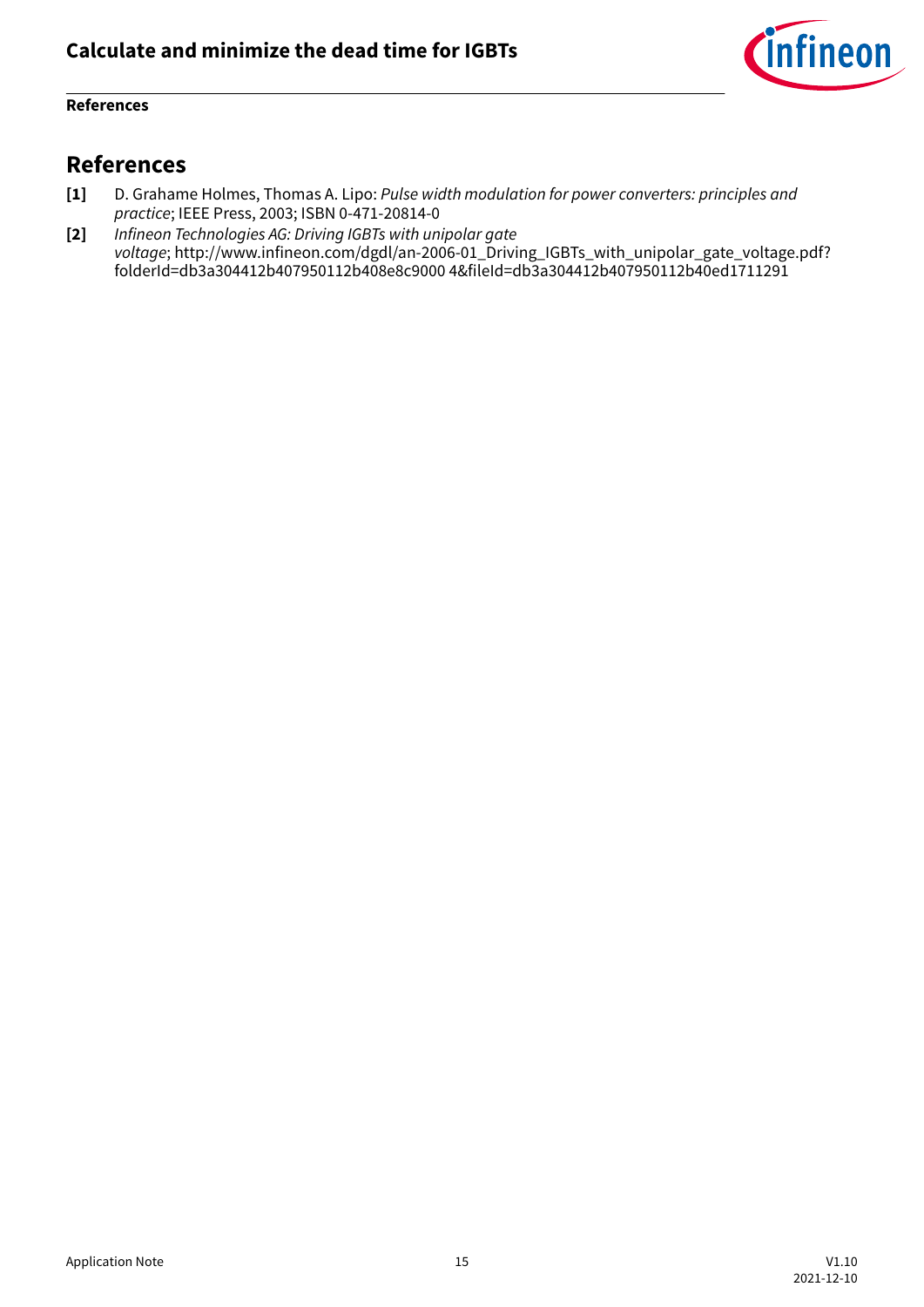

<span id="page-15-0"></span>**Revision history**

# **Revision history**

| <b>Document</b><br>version | Date of<br>release | <b>Description of changes</b> |
|----------------------------|--------------------|-------------------------------|
| V1.0                       | 2007-04            | Initial version               |
| V1.10                      | 2021-12            | New format, Changing Fig. 3   |